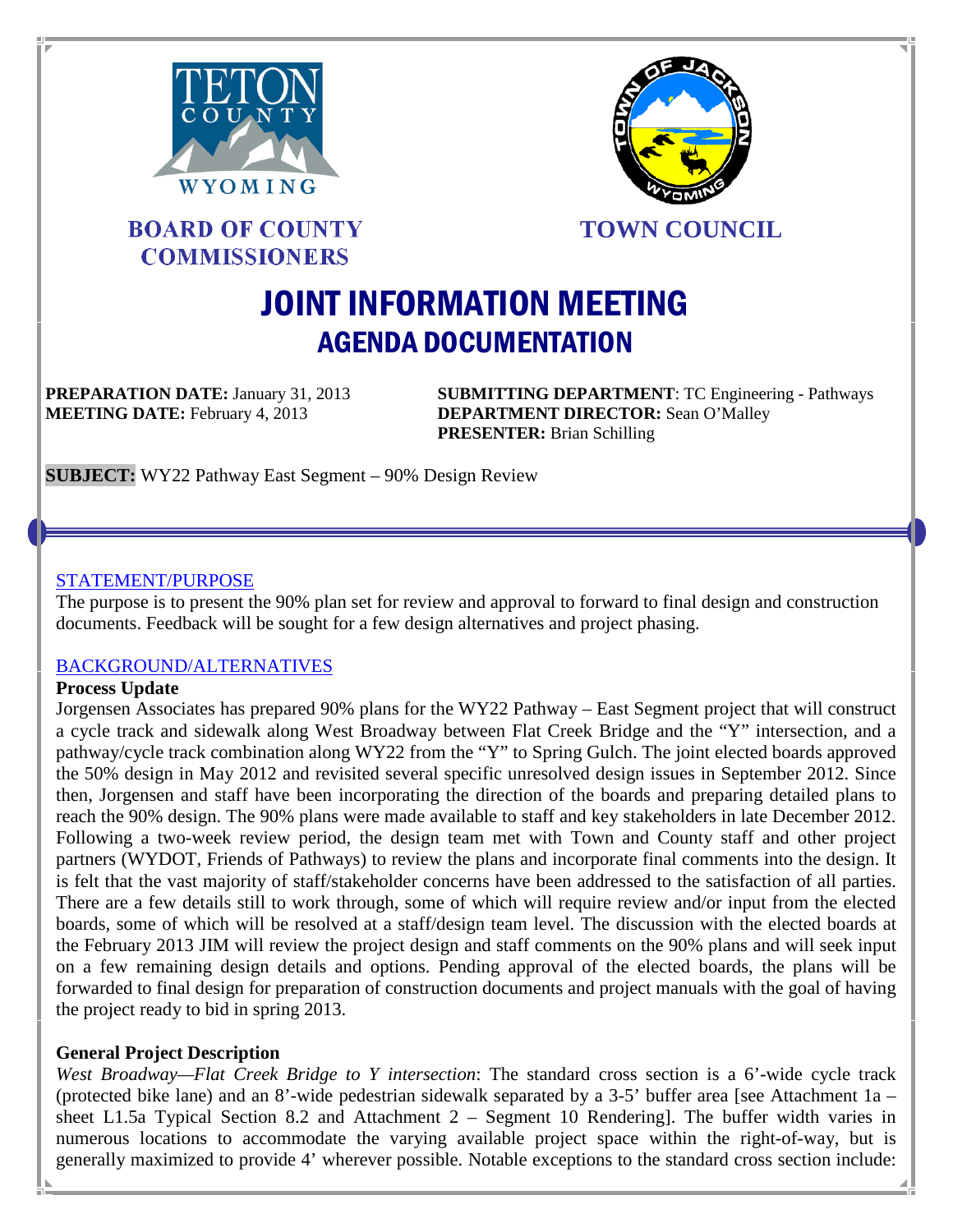Segment  $5$  – the width of the cycle track and sidewalk are reduced to  $5.5$ ' each to accommodate the existing parking uses in the right of way [see Attachment  $1a$  – sheet L1.5a Typical Section 5.1 and Attachment X – Segment 5 Rendering]; and Segment 6 – the sidewalk width in Segment 6 is reduced to 7' along the length of the retaining wall near Budge Drive in order to reduce the height of the retaining wall [see Attachment 1b – sheet L1.8a Typical Section 6.2].

*WY22—Y intersection to Spring Gulch*: The standard cross section is a 6'-wide cycle track on the north (Search and Rescue) side of WY22, and a 10'-wide shared-use pathway on the south (Cutty's) side of WY22 [see Attachment 1a – sheet L1.0a].

## **Discussion Items**

Numerous items were discussed during the staff/stakeholder 90% plans review period and meeting held in January. Some of these require additional input/direction from the elected boards, while others are included in this discussion below more for general information. All items have been reviewed and approved by town staff and WYDOT unless otherwise noted.

*Landscaping*: The landscaping details are shown throughout the Landscaping Plans (Attachments 1a and 1b), but the general approach is to include bluegrass sod along West Broadway where the buffer zone will accommodate successful sod growth (generally >2' width). In areas where the buffer is too narrow or at interfaces with intersections, an embedded cobble treatment will be used [see Attachment 1b – sheet L2.0 for detail and Attachments 2 and 3 for renderings]. Other exceptions include along the hillside in Segment 7, which will be revegetated with a native planting seed mix similar to the existing conditions. On WY22 the disturbed areas will generally be revegetated with a native planting seed mix. Efforts are also being made to improve the landscaping and overall look of the traffic islands at the Y intersection.

*Trees*: The project will include trees in selected areas along West Broadway where the buffer allows a minimum of 4' between the cycle path and sidewalk. Trees are proposed to be planted in clusters of two to three with 15- 20' between each tree (and significantly more space between each cluster). Bark mulch will be placed around the base of each tree to facilitate maintenance and growth [see Attachment 1b – sheet L2.0 for detail and Attachment 3 for rendering].

*Lighting*: Streetlights are included on the south side of West Broadway and for a short segment on the north side of West Broadway at a typical spacing of 125' between units. Conduit will be installed on the Segment 7 hillside to facilitate future installation of wildlife safety lighting (see the section on Wildlife Migration for a more detailed discussion). The new streetlights will complement existing lights at some of the intersections and are intended to provide adequate "pools" of light so pedestrians will be able to comfortably see from one lit area to the next, but are not proposed to provide full illumination of the entire corridor [see Attachment 1b – sheet L2.0 for streetlight detail].

*Irrigation*: The landscaping and trees will require new irrigation systems (or extensions of existing systems) and it is expected that the construction will impact existing privately-owned irrigation systems. The project will replace and repair any damage or modifications to irrigation systems and will coordinate with individual property owners on the long-term arrangement for management and ownership of irrigation systems and landscaping maintenance. In some cases the town may have to install new irrigation systems that would be owned and operated solely by the Town of Jackson.

*Poodle Ranch Driveway*: The design team has worked with the Poodle Ranch property owners to address the pathway crossing of the ranch access driveway on the south side of WY22 just east of Spring Gulch. In its current configuration the ranch driveway meets the WY22 shoulder at a steep angle  $(-12%)$  and does not have any flat section for vehicle staging for access onto WY22. The ranch owners have expressed concerns about the potential conflicts between ranch traffic and pathway users. From the pathway use perspective, crossing the driveway at its current cross slope would be less than ideal (cross slope is ideally maintained at 2%). Jorgensen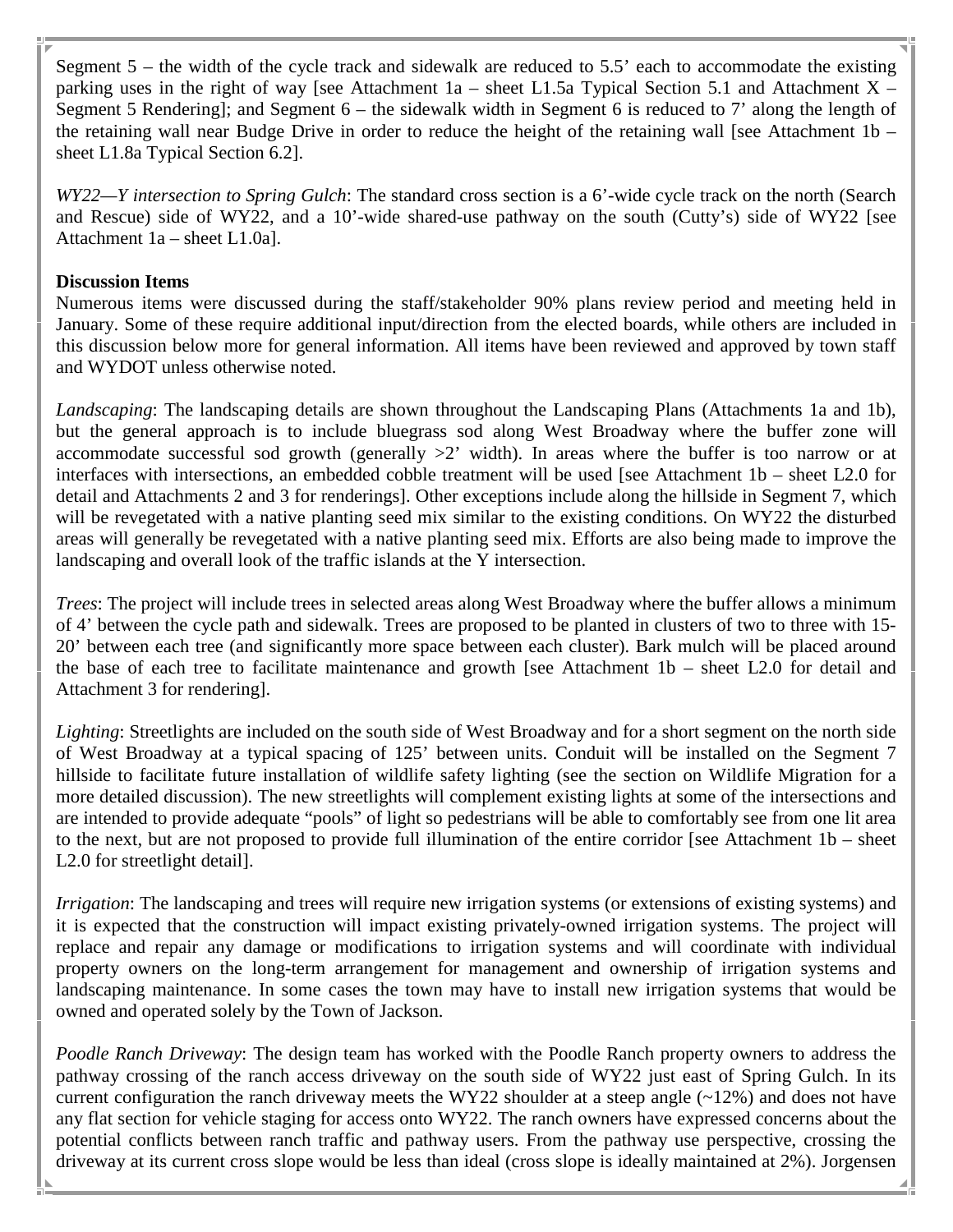has explored numerous design options to improve the situation for both the ranch and for pathway users. The recommended alternative shown in Attachment 4 – Poodle Ranch Access would regrade the driveway to provide a 10'-wide pathway with a 2% cross slope just off the WY22 shoulder and a 24' long flat (2%) apron for vehicle staging immediately south of the pathway. The driveway would then be regraded an additional 200' onto the private property at a consistent 10% slope and widened slightly to provide a finished surface of a 12' driveway with 2' shoulders and 4:1 side slopes. The grading would stop at a point so as not to impact the existing irrigation ditch and associated wetlands on the ranch property. WYDOT has reviewed the recommended alternative and feels that it is a good solution for both the pathway and the private property owner, and the proposal is supported by the property owner as well. The cost of the driveway regrading and widening is estimated at \$10,000-\$15,000. The alternative would be to keep the grading to a minimum and entirely within the right-of-way, make no improvement to the driveway, and have the pathway cross slope match the existing driveway grade of  $\sim$ 12%.

*Wildlife Migration*: The hillside north of West Broadway is a mule deer habitat area, and there is considerable community concern about the ongoing challenges faced by migrating/wintering wildlife and the high rates of vehicle-wildlife collisions on the West Broadway corridor. The pathway project has actively sought opportunities to improve the situation for wildlife by identifying ways to reduce vehicle-wildlife collisions while maintaining permeability to Karns Meadow. Retaining walls can pose obstacles to wildlife movement, so the design has modified the pathway cross section to reduce the height and length of retaining walls to the maximum extent possible, and has eliminated them altogether in some instances. Segment 6 requires a 4.5'-tall retaining wall for approximately 400' [see Civil Plans Sheet C6.01-C6.02 and Attachment 1b – sheet L1.8a Typical Section 6.2]. Based on direction from Wyoming Game and Fish, walls over 3.5' high require an 8' high wildlife fence to prevent deer from trying to pass through this area. Jorgensen has explored an alternate design for this section that would split the single wall into two 3.5' high walls with a 6'-wide area at a 2:1 slope between the walls. This would eliminate the need for a wildlife fence and would permit better wildlife permeability, but would also double the cost of the segment and would create a total wall height of approximately 9 feet. This is the only section along the entire project that would restrict deer movement, and it is immediately adjacent to a longer segment (the new Walgreen's site) that is also impermeable to deer movement.

The retaining walls in Segment 7 have been eliminated except for approximately 200' of short  $(\langle 4 \rangle)$  retaining wall at the east end of the project, which will not restrict deer movement [see Civil Plans Sheet C7.04 and C7.05]. Additionally, the Segment 7 hillside has been identified as having potential for other improvements to heighten visibility of migrating wildlife. Consultation with wildlife biologists and advocates is ongoing, and one recommendation has been to phase improvements in order to evaluate the efficacy of each (do the grading first, evaluate for 2-4 years, then install lighting and evaluate any change in collision rates). The current plan is to install conduit in phase 1 to allow for future lighting should the hillside grading alone not improve the vehiclewildlife collision situation. The design team is scheduled to meet with wildlife advocacy groups one more time prior to the February JIM discussion, and any recommendations coming out of that meeting will be presented at the JIM.

*Phasing and Construction Timing*: The design team is recommending a phased approach to the project to do construction over a period of 2-3 seasons. Phase I is recommended to include Segments 1, 2, 5, 6, and 7 (the north sides of WY22 and West Broadway). Phase II is recommended to include Segments 3, 4, 8, 9, and 10 (the south sides of WY22 and West Broadway). Construction timing will be affected by utility work on the south side of West Broadway and other planned construction projects in the vicinity. Both the WYDOT 5-Way project and the Karns Meadow Transit Facility are proposed to start construction in 2013, so it will be important to consider the benefits and drawbacks of staging the West Broadway work concurrently or separately. The design team is working with WYDOT to determine traffic control impacts on West Broadway of a concurrent construction process, and input from the elected boards will be sought as well.